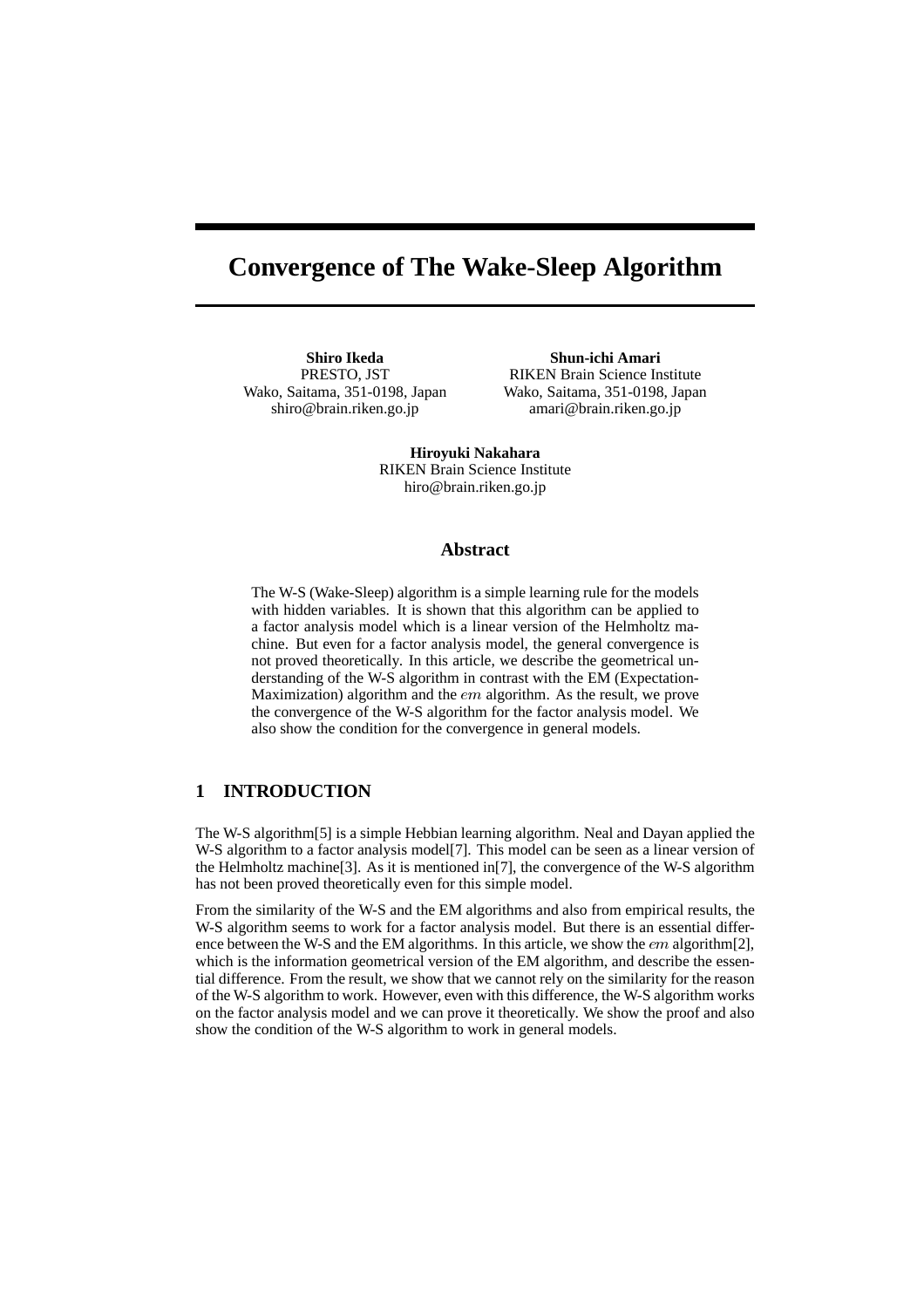## **2 FACTOR ANALYSIS MODEL AND THE W-S ALGORITHM**

A factor analysis model with a single factor is defined as the following generative model,

#### **Generative model**  $x = \mu + yg + \epsilon$ ,

where  $x = (x_1, \dots, x_n)^T$  is a n dimensional real-valued visible inputs,  $y \sim$  $\mathcal{N}(0,1)$  is the single invisible factor, g is a vector of "factor loadings",  $\mu$  is the  $\mathcal{N}(0, 1)$  is the single invisible factor, g is a vector of "factor loadings",  $\mu$  is the overall means vector which is set to be zero in this article, and  $\epsilon \sim \mathcal{N}(0, \Sigma)$  is the noise with a diagonal covariance matrix,  $\Sigma = diag(\sigma_i^2)$ . In a Helmholtz machine, this generative model is accompanied by a recognition model which is defined as,

#### **Recognition model**  $y = r^T x + \delta,$ **tion model**<br>where r is the vector of recognition weights and  $\delta \sim \mathcal{N}(0, s^2)$  is the noise.

When data  $x_1, \dots, x_N$  is given, we want to estimate the MLE(Maximum Likelihood Estimator) of g and  $\Sigma$ . The W-S algorithm can be applied[7] for learning of this model.

**Wake-phase:** From the training set  $\{x_s\}$  choose a number of x randomly and for each data generate u according to the recognition model  $y = x^T x + \delta \delta$  at  $\Delta f(0, \varepsilon^2)$ data, generate y according to the recognition model  $y = r_t^T x + \delta, \delta \sim \mathcal{N}(0, s_t^2)$ . Update g and  $\Sigma$  as follows using these x's and y's, where  $\alpha$  is a small positive number and  $\beta$  is slightly less than 1.

$$
g_{t+1} = g_t + \alpha \overline{(x - g_t y)y} \tag{1}
$$

$$
\sigma_{i,t+1}^2 = \beta \sigma_{i,t}^2 + (1 - \beta) \overline{(x_i - g_{i,t}y)^2}, \tag{2}
$$

where denotes the averaging over the chosen data.

**Sleep-phase:** According to the updated generative model  $x = yg_{t+1} + \epsilon, y \sim$  $\mathcal{N}(0,1), \epsilon \sim \mathcal{N}(0, \text{diag}(\sigma_{t+1}^2))$ , generate a number of x and y. And update r and  $s^2$  as,

$$
r_{t+1} = r_t + \alpha \overline{(y - r_t^T x)x} \tag{3}
$$

$$
s_{t+1}^2 = \beta s_t^2 + (1 - \beta) \overline{(y - r_t^T x)^2}.
$$
 (4)

By iterating these phases, they try to find the MLE as the converged point.

For the following discussion, let us define two probability densities p and q, where p is the density of the generative model, and  $q$  is that of the recognition model.

Let  $\theta = (g, \Sigma)$ , and the generative model gives the density function of x and y as,

$$
p(y, x; \theta) = \exp\left(-\frac{1}{2}(y x^T) A\begin{pmatrix} y \\ x \end{pmatrix} - \psi(\theta)\right)
$$
(5)  

$$
A = \left(\frac{1 + g^T \Sigma^{-1} g}{-\Sigma^{-1} g} \left| \frac{-g^T \Sigma^{-1}}{\Sigma^{-1}} \right|, \psi(\theta) = \frac{1}{2} \left(\sum \log \sigma_i^2 + (n+1) \log 2\pi\right),
$$
le the recognition model gives the distribution of *y* coefficients are the following.

while the recognition model gives the distribution of y conditional to x as the following,

$$
q(y|\boldsymbol{x};\boldsymbol{\eta}) \sim \mathcal{N}(\boldsymbol{r}^T\boldsymbol{x},s^2),
$$

where, 
$$
\eta = (r, s^2)
$$
. From the data  $x_1, \dots, x_N$ , we define,  

$$
C = \frac{1}{N} \sum_{s=1}^N x_s x_s^T, \quad q(x) \sim \mathcal{N}(0, C).
$$

With this  $q(x)$ , we define  $q(y, x; \eta)$  as,

$$
q(y, x; \eta) = q(x)q(y|x; \eta) = \exp\left(-\frac{1}{2}(y x^T)B\left(\begin{array}{c} y \\ x \end{array}\right) - \psi(\eta)\right)
$$
(6)  

$$
B = \frac{1}{s^2} \left(\frac{1}{-r} \left|\frac{-r^T}{s^2 C^{-1} + rr^T}\right), \psi(\eta) = \frac{1}{2} \left(\log s^2 + \log|C| + (n+1)\log 2\pi\right).
$$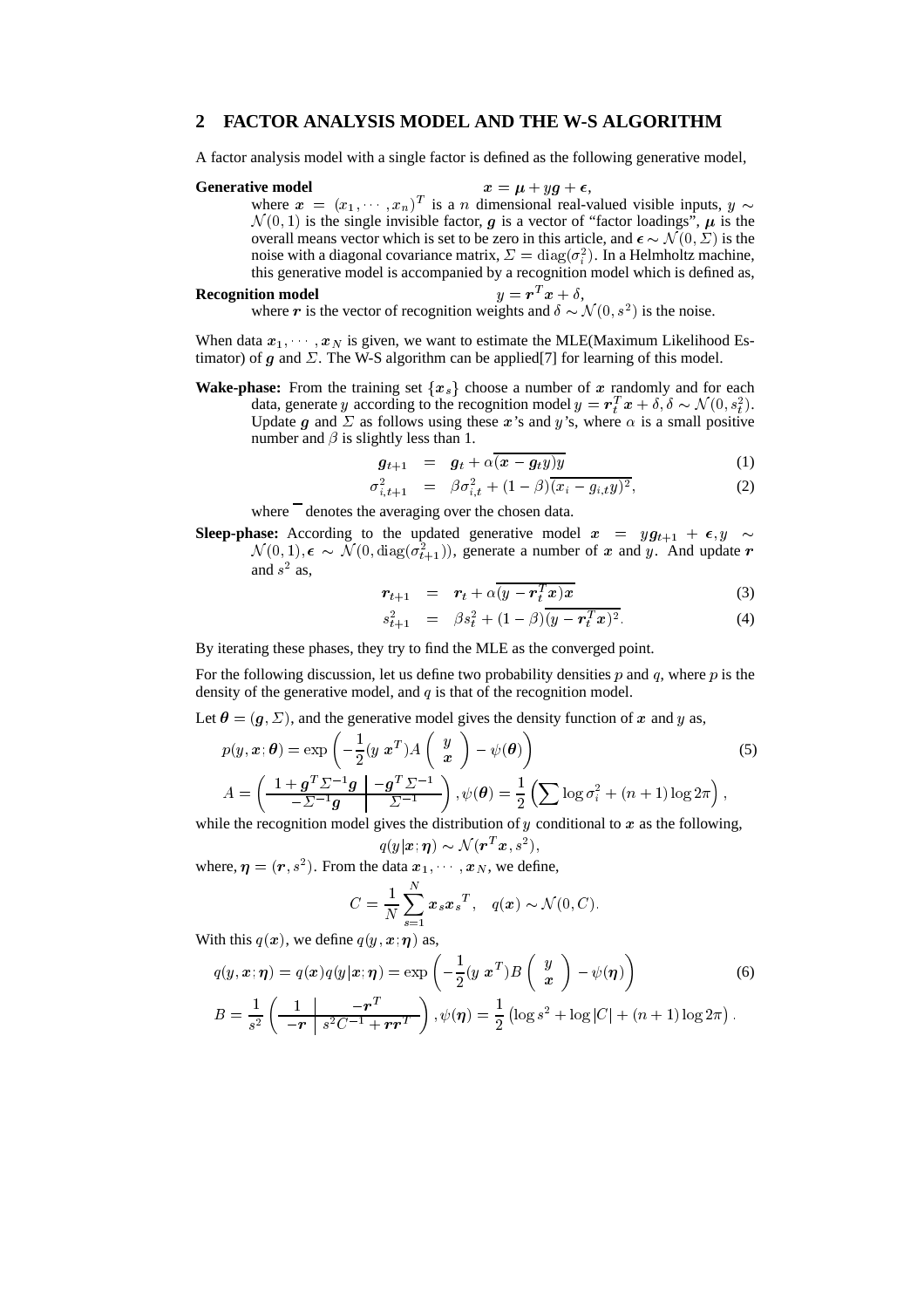## **3 THE EM AND THE** em **ALGORITHMS FOR A FACTOR ANALYSIS MODEL**

It is mentioned that the W-S algorithm is similar to the EM algorithm[4]([5][7]). But there is an essential difference between them. In this section, first, we show the EM algorithm. We also describe the *em* algorithm<sup>[2]</sup> which gives us the information geometrical understanding of the EM algorithm. With these results, we will show the difference between W-S and the EM algorithms in the next section.

The EM algorithm consists of the following two steps.

**E-step:** Define  $Q(\theta, \theta_t)$  as,

$$
Q(\boldsymbol{\theta}, \boldsymbol{\theta}_t) = \frac{1}{N} \sum_{s=1}^{N} E_{p(y|\boldsymbol{x}_s; \boldsymbol{\theta}_t)} \left[ \log p(y, \boldsymbol{x}_s; \boldsymbol{\theta}) \right]
$$

**M-step:** Update  $\theta$  as,

$$
\boldsymbol{\theta}_{t+1} = \argmax_{\boldsymbol{\theta}} Q(\boldsymbol{\theta}, \boldsymbol{\theta}_t),
$$

$$
\boldsymbol{g}_{t+1} = \frac{(1 + \boldsymbol{g}_t^T \Sigma_t^{-1} \boldsymbol{g}_t) C \Sigma_t^{-1} \boldsymbol{g}_t}{\boldsymbol{g}_t^T \Sigma_t^{-1} C \Sigma_t^{-1} \boldsymbol{g}_t + 1 + \boldsymbol{g}_t^T \Sigma_t^{-1} \boldsymbol{g}_t}, \quad \Sigma_{t+1} = \text{diag}\left(C - \boldsymbol{g}_{t+1} \frac{\boldsymbol{g}_t^T \Sigma_t^{-1} C}{1 + \boldsymbol{g}_t^T \Sigma_t^{-1} \boldsymbol{g}_t}\right). \tag{7}
$$

 $E_p$ [ $\cdot$ ] denotes taking the average with the probability distribution p. The iteration of these two steps converges to give the MLE.

The EM algorithm only uses the generative model, but the em algorithm[2] also uses the recognition model. The  $em$  algorithm consists of the  $e$  and  $m$  steps which are defined as the e and m projections [1] between the two manifolds  $M$  and  $D$ . The manifolds are defined as follows.

Model manifold  $M\colon\,M\stackrel{\rm def}{=} \{p(y,\bm{x};\bm\theta)|\bm\theta=(\bm{g},\mathrm{diag}(\sigma_i^2)),\bm{g}\in\mathrm{R}^n,0<\sigma_i<\infty\}.$ 

**Data manifold**  $D: D \stackrel{\text{def}}{=} \{q(y, x; \eta) | \eta = (r, s^2), r \in \mathbb{R}^n, 0 \lt s \lt \infty\}, q(x) \text{ include the }$ matrix  $C$  which is defined by the data, and this is called the "data manifold".



Figure 1: Information geometrical understanding of the *em* algorithm

Figure 1 schematically shows the *em* algorithm. It consists of two steps, *e* and *m* steps. On each step, parameters of recognition and generative models are updated respectively.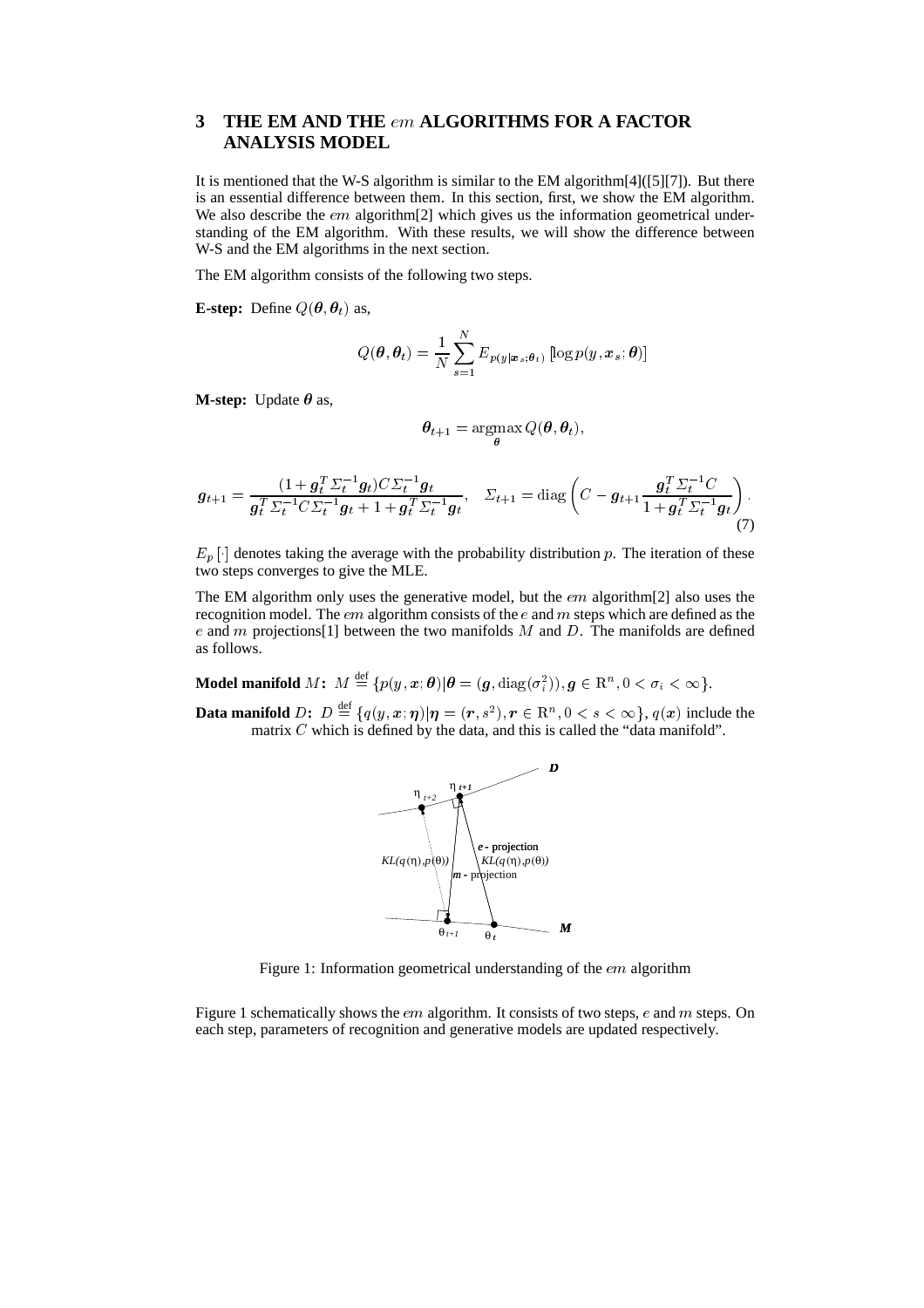*e*-step: Update  $\eta$  as the *e* projection of  $p(y, x; \theta_t)$  on *D*.

$$
\eta_{t+1} = \operatorname*{argmin}_{\eta} KL(q(\eta), p(\theta_t))
$$
\n(8)

$$
r_{t+1} = \frac{\Sigma_t^{-1} g_t}{1 + g_t^T \Sigma_t^{-1} g_t}, \qquad s_{t+1}^2 = \frac{1}{1 + g_t^T \Sigma_t^{-1} g_t}.
$$
(9)

where  $KL(q(\eta), p(\theta))$  is the Kullback-Leibler divergence defined as,

$$
KL(q(\boldsymbol{\eta}), p(\boldsymbol{\theta})) = E_{q(y, \boldsymbol{x}; \boldsymbol{\eta})} \left[ \log \frac{q(y, \boldsymbol{x}; \boldsymbol{\eta})}{p(y, \boldsymbol{x}; \boldsymbol{\theta})} \right]
$$

 $m$ -step: Update  $\theta$  as the m projection of  $q(y, x; \eta_t)$  on M.

$$
\boldsymbol{\theta}_{t+1} = \underset{\boldsymbol{\theta}}{\operatorname{argmin}} \, KL(q(\boldsymbol{\eta}_{t+1}), p(\boldsymbol{\theta})) \tag{10}
$$

$$
\boldsymbol{g}_{t+1} = \frac{C \boldsymbol{r}_{t+1}}{s_{t+1}^2 + \boldsymbol{r}_{t+1}^T C \boldsymbol{r}_{t+1}}, \quad \Sigma_{t+1} = \text{diag}\left(C - \boldsymbol{g}_{t+1} \boldsymbol{r}_{t+1}^T C\right). \quad (11)
$$

By substituting (9) for  $r_{t+1}$  and  $s_{t+1}^2$  in (11), it is easily proved that (11) is equivalent to (7), and the  $em$  and EM algorithms are equivalent.

## **4 THE DIFFERENCE BETWEEN THE W-S AND THE EM ALGORITHMS**

The wake-phase corresponds to a gradient flow of the M-step[7] in the stochastic sense. But the sleep-phase is not a gradient flow of the E-step. In order to see these clear, we show the detail of the W-S phases in this section.

First, we show the averages of  $(1)$ ,  $(2)$ ,  $(3)$  and  $(4)$ ,

$$
\boldsymbol{g}_{t+1} = \boldsymbol{g}_t - \alpha (s_t^2 + \boldsymbol{r}_t^T C \boldsymbol{r}_t) \left( \boldsymbol{g}_t - \frac{C \boldsymbol{r}_t}{s_t^2 + \boldsymbol{r}_t^T C \boldsymbol{r}_t} \right)
$$
(12)

$$
\Sigma_{t+1} = \Sigma_t - (1-\beta) \left( \Sigma_t - \text{diag} \left( C - 2(Cr_t) \mathbf{g}_t^T + (s_t^2 + r_t^T C r_t) \mathbf{g}_t \mathbf{g}_t^T \right) \right) \tag{13}
$$

$$
r_{t+1} = r_t - \alpha (\Sigma_{t+1} + g_{t+1} g_{t+1}^T) \left( r_t - \frac{\Sigma_{t+1}^{-1} g_{t+1}}{1 + g_{t+1}^T \Sigma_{t+1}^{-1} g_{t+1}} \right)
$$
(14)

$$
s_{t+1}^2 = s_t^2 - (1 - \beta) \left( s_t^2 - \left( (1 - g_{t+1}^T r_t)^2 + r_t^T \Sigma_{t+1} r_t \right) \right). \tag{15}
$$

As the K-L divergence is rewritten as  $KL(q(\eta), p(\theta))$ ,

$$
KL(q(\boldsymbol{\eta}), p(\boldsymbol{\theta})) = \frac{1}{2}tr(B^{-1}A) - \frac{n+1}{2} + \psi(\boldsymbol{\theta}) - \psi(\boldsymbol{\eta}),
$$

the derivatives of this K-L divergence with respect to  $\theta = (g, \Sigma)$  are,

$$
\frac{\partial}{\partial g} KL(q(\boldsymbol{\eta}), p(\boldsymbol{\theta})) = 2 ((s^2 + \boldsymbol{r}^T C \boldsymbol{r}) \Sigma^{-1}) \left( \boldsymbol{g} - \frac{C \boldsymbol{r}}{s^2 + \boldsymbol{r}^T C \boldsymbol{r}} \right)
$$
(16)

$$
\frac{\partial}{\partial \Sigma} KL(q(\boldsymbol{\eta}), p(\boldsymbol{\theta})) = \Sigma^{-2} \left( \Sigma - \text{diag} \left( C - 2C \boldsymbol{r} \boldsymbol{g}^T + (s^2 + \boldsymbol{r}^T C \boldsymbol{r}) \boldsymbol{g} \boldsymbol{g}^T \right) \right) . (17)
$$

With these results, we can rewrite the wake-phase as,

$$
\boldsymbol{g}_{t+1} = \boldsymbol{g}_t - \frac{\alpha}{2} \Sigma_t \frac{\partial}{\partial \boldsymbol{g}_t} KL(q(\boldsymbol{\eta}_t), p(\boldsymbol{\theta}_t))
$$
(18)

$$
\Sigma_{t+1} = \Sigma_t - (1 - \beta) \Sigma_t^2 \frac{\partial}{\partial \Sigma_t} KL(q(\boldsymbol{\eta}_t), p(\boldsymbol{\theta}_t))
$$
(19)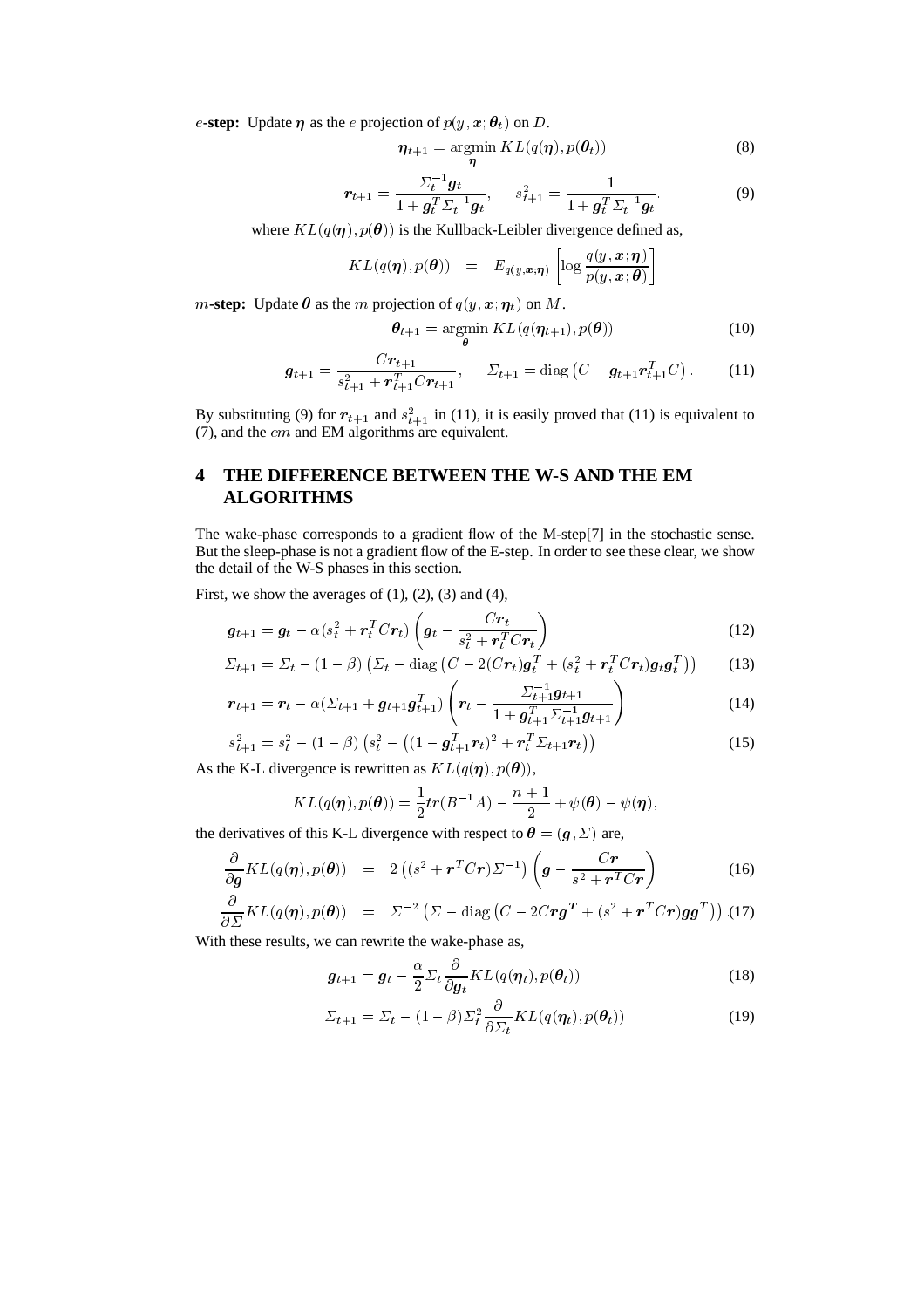Since  $\Sigma$  is a positive definite matrix, the wake-phase is a gradient flow of m-step which is defined as (10).

On the other hand,  $KL(p(\theta), q(\eta))$  is,

$$
KL(p(\theta), q(\eta)) = \frac{1}{2}tr(A^{-1}B) - \frac{n}{2} + \psi(\eta) - \psi(\theta).
$$

The derivatives of this K-L divergence respect to  $r$  and  $s<sup>2</sup>$  are,

$$
\frac{\partial}{\partial r} KL(p(\theta), q(\eta)) = \frac{2}{s^2} (\Sigma + gg^T) \left( r - \frac{\Sigma^{-1}g}{1 + g^T \Sigma^{-1}g} \right) \tag{20}
$$

$$
\frac{\partial}{\partial(s^2)} KL(p(\boldsymbol{\theta}), q(\boldsymbol{\eta})) = \frac{1}{(s^2)^2} \left(s^2 - \left( (1 - \boldsymbol{g}^T \boldsymbol{r})^2 + \boldsymbol{r}^T \boldsymbol{\Sigma} \boldsymbol{r} \right) \right). \tag{21}
$$

Therefore, the sleep-phase can be rewritten as,

$$
r_{t+1} = r_t - \frac{\alpha}{2} s_t^2 \frac{\partial}{\partial r_t} KL(p(\theta_{t+1}), q(\eta_t))
$$
\n(22)

$$
s_{t+1}^2 = s_t^2 - (1 - \beta)(s_t^2)^2 \frac{\partial}{\partial (s_t^2)} KL(p(\theta_{t+1}), q(\eta_t)).
$$
\n(23)

These are also a gradient flow, but because of the asymmetricity of K-L divergence, (22), (23) are different from the on-line version of the  $m$ -step. This is the essential difference between the EM and W-S algorithms. Therefore, we cannot prove the convergence of the W-S algorithm based on the similarity of these two algorithms[7].



Figure 2: The Wake-Sleep algorithm

## **5 CONVERGENCE PROPERTY**

We want to prove the convergence property of the W-S algorithm. If we can find a Lyapnov function for the W-S algorithm, the convergence is guaranteed[7]. But we couldn't find it. Instead of finding a Lyapnov function, we take the continuous time, and see the behavior of the parameters and K-L divergence,  $KL(q(\eta_t), p(\theta_t)).$ 

 $KL(q(\eta), p(\theta))$  is a function of g, r,  $\Sigma$  and  $s^2$ . The derivatives with respect to g and  $\Sigma$ are given in (16) and (17). The derivatives with respect to  $r$  and  $s<sup>2</sup>$  are,

$$
\frac{\partial}{\partial r} KL(q(\boldsymbol{\eta}), p(\boldsymbol{\theta})) = 2(1 + \boldsymbol{g}^T \boldsymbol{\Sigma}^{-1} \boldsymbol{g}) C \left( \boldsymbol{r} - \frac{\boldsymbol{\Sigma}^{-1} \boldsymbol{g}}{1 + \boldsymbol{g}^T \boldsymbol{\Sigma}^{-1} \boldsymbol{g}} \right)
$$
(24)

$$
\frac{\partial}{\partial(s^2)} KL(q(\boldsymbol{\eta}), p(\boldsymbol{\theta})) = 1 + \boldsymbol{g}^T \Sigma^{-1} \boldsymbol{g} - \frac{1}{s^2}.
$$
 (25)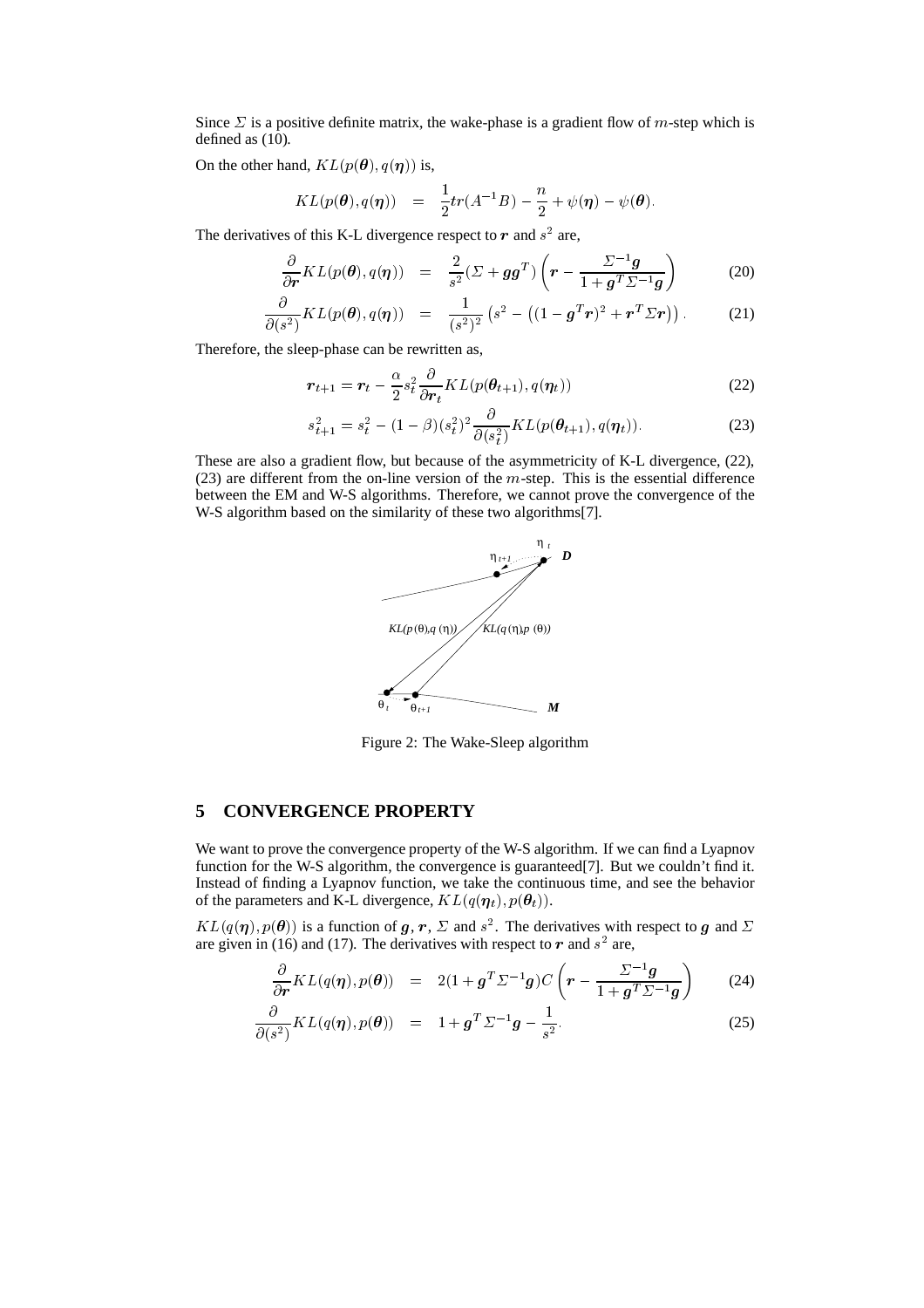On the other hand, we set the flows of  $g, r, \Sigma$  and  $s^2$  to follow the updating due to the W-S algorithm, that is,

$$
\frac{d}{dt}\boldsymbol{g} = -\alpha'(s_t^2 + \boldsymbol{r}_t^T C \boldsymbol{r}_t) \left(\boldsymbol{g}_t - \frac{C \boldsymbol{r}_t}{s_t^2 + \boldsymbol{r}_t^T C \boldsymbol{r}_t}\right) \tag{26}
$$

$$
\frac{d}{dt}\boldsymbol{r} = -\alpha'(\Sigma_t + \boldsymbol{g}_t\boldsymbol{g}_t^T) \left(\boldsymbol{r}_t - \frac{\Sigma_t^{-1}\boldsymbol{g}_t}{1 + \boldsymbol{g}_t^T \Sigma_t^{-1} \boldsymbol{g}_t}\right) \tag{27}
$$

$$
\frac{d}{dt}\Sigma = -\beta'\left(\Sigma_t - \text{diag}\left(C - 2Cr_t\boldsymbol{g}^T{}_t + (s_t^2 + \boldsymbol{r}_t^T Cr_t)\boldsymbol{g}_t\boldsymbol{g}_t^T\right)\right) \tag{28}
$$

$$
\frac{d}{dt}(s^2) = -\beta' \left(s_t^2 - \left( (1 - g_t^T r_t)^2 + r_t^T \Sigma_t r_t \right) \right)
$$
\n(29)

With theses results,  $dKL(q(\boldsymbol{\eta}_t), p(\boldsymbol{\theta}_t)) / dt$  is,

$$
\frac{dKL(q(\eta_t), p(\theta_t))}{dt} = \frac{\partial KL}{\partial g} \frac{dg}{dt} + \frac{\partial KL}{\partial r} \frac{dr}{dt} + \frac{\partial KL}{\partial \Sigma} \frac{d\Sigma}{dt} + \frac{\partial KL}{\partial (s^2)} \frac{d(s^2)}{dt}.
$$
(30)

First 3 terms in the right side of (30) are apparently non-positive. Only the 4th one is not clear.

$$
\frac{\partial KL}{\partial (s^2)} \frac{d(s^2)}{dt} = -\beta' \left(s_t^2 - \left( (1 - g_t^T r_t)^2 + r_t^T \Sigma_t r_t \right) \right) \left( 1 + g_t^T \Sigma_t^{-1} g_t - \frac{1}{s_t^2} \right)
$$
  
= 
$$
-\frac{1 + g_t^T \Sigma_t^{-1} g_t}{s_t^2} \left( s_t^2 - \left( (1 - g_t^T r_t)^2 + r_t^T \Sigma_t r_t \right) \right) \left( s_t^2 - \frac{1}{1 + g_t^T \Sigma_t^{-1} g_t} \right).
$$

The  $KL(q(\eta_t), p(\theta_t))$  does not decrease when  $s_t^2$  stays between  $((1 - g_t^T r_t)^2 + r_t^T \Sigma_t r_t)$ <br>and  $1/(1 + g_t^T \Sigma_t^{-1} g_t)$ , but if the following equation holds, these two are equivalent,

$$
r_t = \frac{\Sigma_t^{-1} g_t}{1 + g_t^T \Sigma_t^{-1} g_t}.
$$
\n(31)

From the above results, the flows of g, r and  $\Sigma$  decrease  $KL(q(\eta_t), p(\theta_t))$  at any time.  $s_t^2$ converge to  $((1-\bm{g}_t^T\bm{r}_t)^2+\bm{r}_t^T\bm{\Sigma}_t\bm{r}_t)$  but it does not always decrease  $KL(q(\bm{\eta}_t),p(\bm{\theta}_t)).$  But since r does converge to satisfy (31) independently of  $s_t^2$ , finally  $s_t^2$  converges to  $1/(1 +$  $\bm{g}_t^T \varSigma_t^{-1} \bm{g}_t).$ 

## **6 DISCUSSION**

This factor analysis model has a special property that  $p(y|x; \theta)$  and  $q(y|x; \eta)$  are equivalent when following conditions are satisfied<sup>[7]</sup>,

$$
r = \frac{\Sigma^{-1}g}{1 + g^T \Sigma^{-1}g}, \qquad s^2 = \frac{1}{1 + g^T \Sigma^{-1}g}.
$$
 (32)

From this property, minimizing  $KL(p(\theta), q(\eta))$  and  $KL(q(\eta), p(\theta))$  with respect to  $\eta$ leads to the same point.

$$
KL(p(\boldsymbol{\theta}), q(\boldsymbol{\eta})) = E_{p(\boldsymbol{x};\boldsymbol{\theta})} \left[ \log \frac{p(\boldsymbol{x};\boldsymbol{\theta})}{q(\boldsymbol{x})} \right] + E_{p(y,\boldsymbol{x};\boldsymbol{\theta})} \left[ \log \frac{p(y|\boldsymbol{x};\boldsymbol{\theta})}{q(y|\boldsymbol{x};\boldsymbol{\eta})} \right]
$$
(33)

$$
KL(q(\boldsymbol{\eta}), p(\boldsymbol{\theta})) = E_{q(\boldsymbol{x})} \left[ \log \frac{q(\boldsymbol{x})}{p(\boldsymbol{x}; \boldsymbol{\theta})} \right] + E_{q(\boldsymbol{y}, \boldsymbol{x}; \boldsymbol{\eta})} \left[ \log \frac{q(\boldsymbol{y}|\boldsymbol{x}; \boldsymbol{\eta})}{p(\boldsymbol{y}|\boldsymbol{x}; \boldsymbol{\theta})} \right],
$$
(34)

both of (33) and (34) include  $\eta$  only in the second term of the right side. If (32) holds, those two terms are 0. Therefore  $KL(p(\theta), q(\eta))$  and  $KL(q(\eta), p(\theta))$  are minimized at the same point.